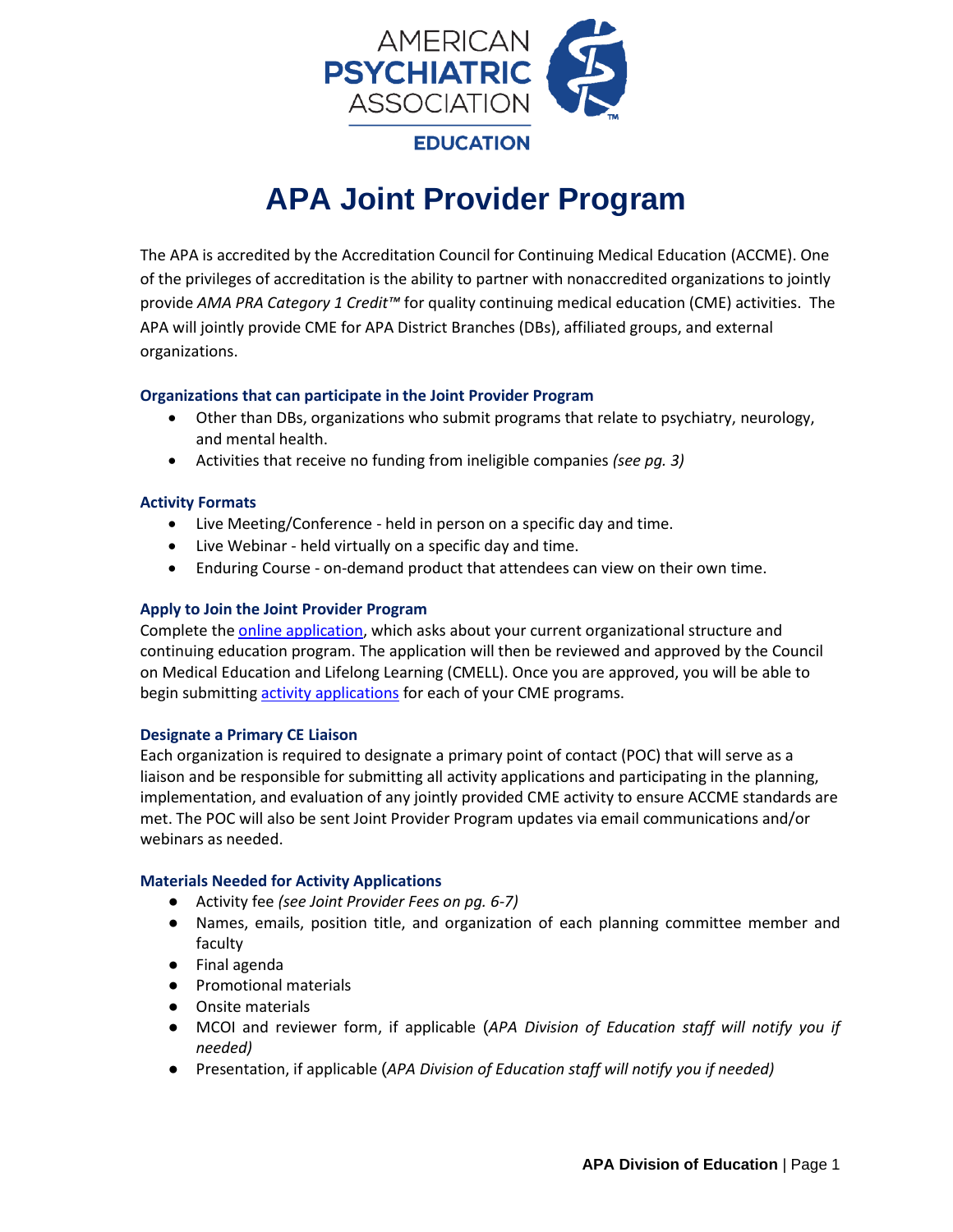

#### **Activity Application Deadlines**

- A. **10 weeks** prior to the activity submit the following:
	- Activity fee *(see Joint Provider Fees on pg. 6-7)*
	- Activity pre-application form, including credit amount (to determine activity fee, and the full name, credentials, emails, position titles, and organizations of all planning committee members. The APA will send planners a link to complete an online financial disclosure form so we can determine if anyone involved has a relevant conflict of interest (COI) that needs to be mitigated.
- B. **8 weeks** prior to the activity submit the following:
	- Complete activity application form, including full name, credentials, emails, position titles, and organizations of all speakers/faculty. The APA will send speakers/faculty a link to complete the online financial disclosure form to determine if anyone involved has a relevant COI that needs to be mitigated.
	- Final agenda
	- Marketing materials

\_\_\_\_\_\_\_\_\_\_\_\_\_\_\_\_\_\_\_\_\_\_\_\_\_\_\_\_\_\_\_

- Onsite materials
- MCOI and reviewer form, if applicable (*APA Division of Education staff will notify you if needed)*
- Presentation, if applicable (*APA Division of Education staff will notify you if needed)*
- C. **Within 60 days** after the activity, submit the following:
	- Completed follow-up report *(form will be emailed with approval letter)*
	- Activity participant list *(your org must keep attendance records for 7 years)*
	- Attendance numbers that breakdown by professions

**Note**: CME approval for your activity will take place after all the materials in steps A. and B. are submitted and approved.

#### **Financial Disclosure and Mitigation of Conflict of Interests (MCOI) Process**

Individuals who have the ability to influence and/or control the content of this accredited CME activity must disclose all financial relationships with all ineligible companies over the past 24 months.; this includes planners and faculty (presenters). The online pre-application form provides you with an opportunity to enter all the planners and faculty with their email and affiliation. We then send each planner/faculty a link to our online disclosure form on your behalf.

*<sup>1</sup> Ineligible Companies are organizations that are ineligible to be accredited in the ACCME System or through Joint Accreditation. Ineligible companies are those whose primary business is producing, marketing, selling, reselling, or distributing healthcare products used by or on patients. Examples of such organizations include: advertising, marketing, or communication firms whose clients are ineligible companies; bio-medical startups that*  have begun a governmental regulatory approval process; compounding pharmacies that manufacture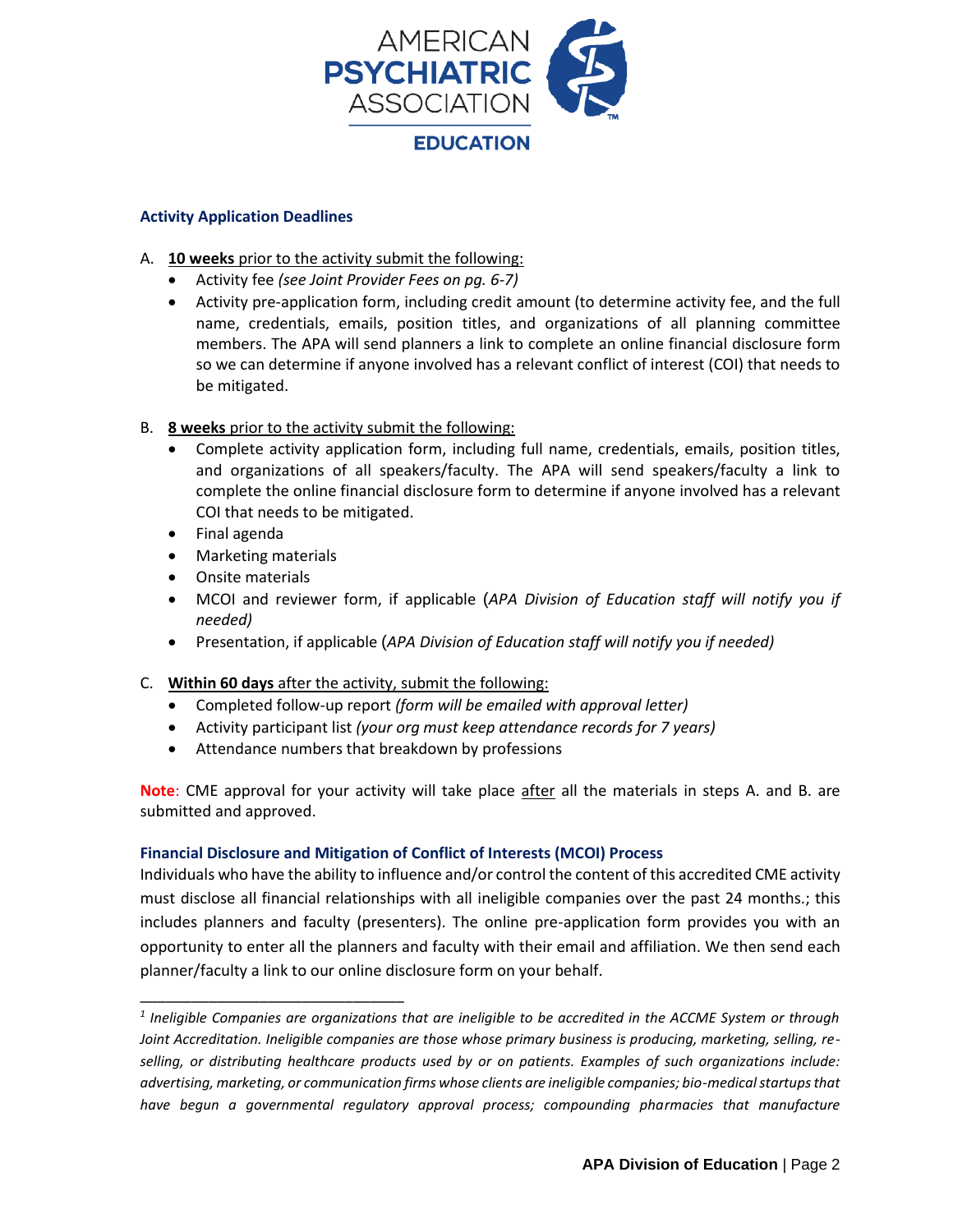

### **EDUCATION**

*proprietary compounds; device manufacturers or distributors; diagnostic labs that sell proprietary products; growers, distributors, manufacturers or sellers of medical foods and dietary supplements; manufacturers of health-related wearable products; pharmaceutical companies or distributors; pharmacy benefit managers; and reagent manufacturers or sellers.*

After receiving the financial disclosure form and reaching a determination if reported relationships are relevant, APA Division of Education staff determine if it is a resolvable or irresolvable COI. If it is an irresolvable COI, APA staff will ask you to eliminate or replace that faculty/presenter, and ensure the new faculty have no relevant COI or follow steps to mitigate any resolvable COI.

If the COI is Resolvable:

- Presentation is reviewed by a nonconflicted reviewer to ensure it is fair, balanced, and free of commercial bias. This can be a planning committee member with no COI.
- Reviewers complete *[APA Content Review Form](https://media.ceforms.com/templates/apa/supp_forms/CE_Content_Review_Form_APA_v102021.docx)*
- If content is determined to have commercial bias, lack of fair balance, or other issues related to the clinical content validation policies, the content in question will not be allowed to be presented until it is modified to ensure it is fair-balanced and unbiased.
- Re-reviewed by the appropriate assigned reviewer.
- Reviewer is added to list of financial disclosures on onsite materials *[\(click here for template\)](https://media.ceforms.com/templates/apa/supp_forms/Financial_Disclosures_Template-APA_JointProviderProgramv102021.pdf)*

**Note:** The ACCME restricts the inclusion of owners or employees of ineligible companies in CME activities as follows:

The use of employees of ACCME-defined ineligible companies as faculty and planners or in other roles where they are in a position to control the content of accredited CME is prohibited by ACCME, except in special-use cases where employees of ACCME-defined ineligible companies can have a specific, limited role in accredited CME activities:

- 1. When the content of the CME activity is not related to the business lines or products of their employer.
- 2. When the content of the accredited CME activity is limited to basic science research (e.g., preclinical research, drug discovery) or the processes/methodologies of research, themselves unrelated to a specific disease or compound/drug/product.

**Note:** Please keep this in mind when designing your program. Please contact the APA Division of Education if you think you might have an owner or employee of an ACCME defined ineligible company as part of your program at [educme@psych.org.](mailto:educme@psych.org)

#### **Commercial Support and In-Kind Support**

APA will not jointly provide CME for activities when commercial support/in-kind support is sought or accepted from ineligible companies. The following funding is acceptable:

- Government grants
- Insurance companies
- Foundations and other 501c3 orgs
- Exhibitor and advertising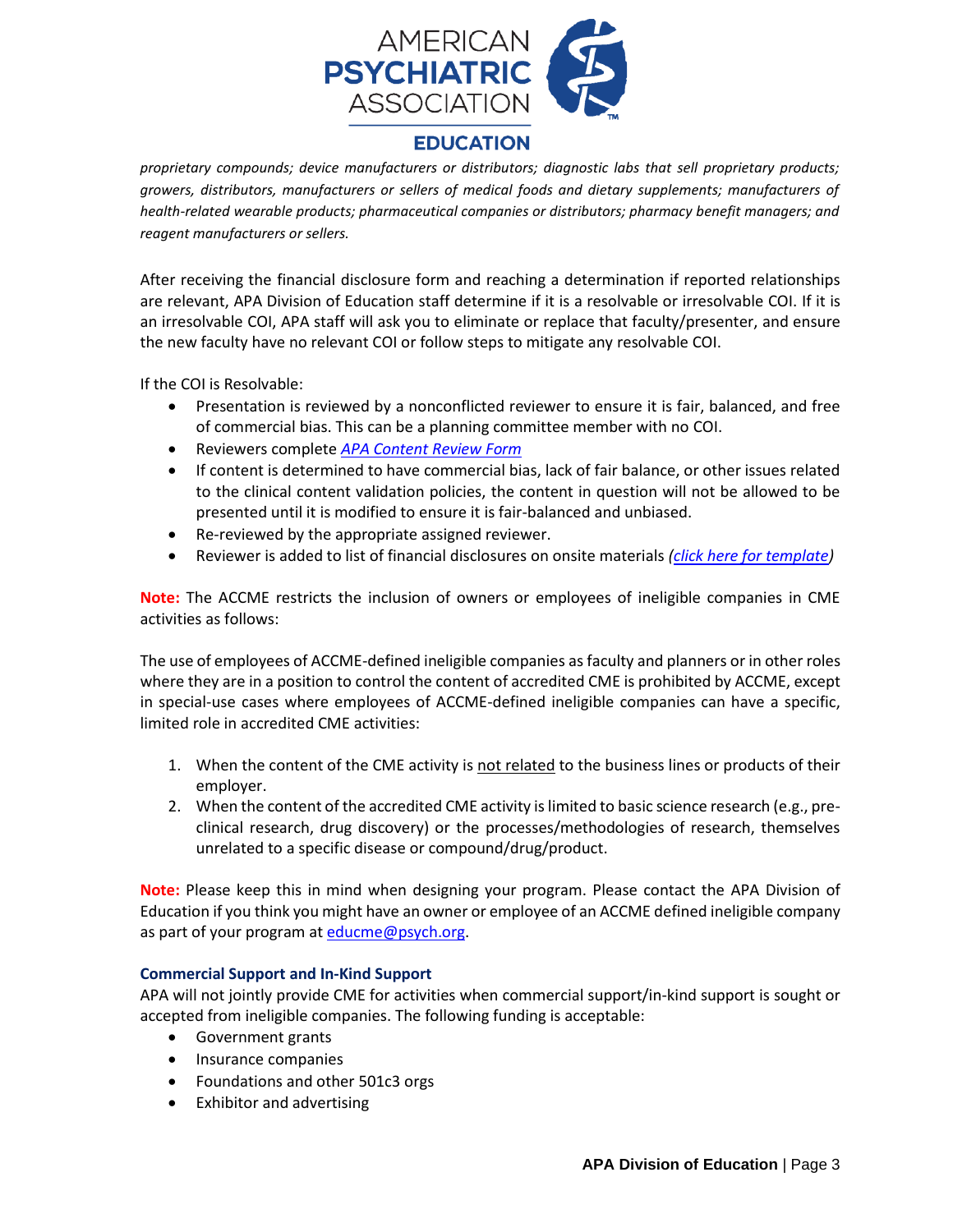

- o Needs to be kept separate from education
- $\circ$  Notify Learners that they are leaving ed event and have choice to go to exhibitors
- o Budget not required

**Note:** Please contact the APA Division of Education if you are unsure about your funding source prior to starting an activity application a[t educme@psych.org.](mailto:educme@psych.org)

#### **Calculating CME credits**

Calculate one credit for each hour of educational content. CME can be calculated by increments of .25 and breaks should not be included. For example, a session from 1:00-2:45 pm would equal 1.75 hours of CME. APA will review each agenda/online program and will make the final determination of CME credit hours for a given activity.

#### Concurrent Sessions

CME credit is calculated based on how much educational content one person can attend throughout the meeting. For example, if you have 3 concurrent sessions running from 1:00-3:30 an attendee will only be able to attend one track at a time and will earn 2.5 hours of CME even though you have 7.5 hours of education available.

**Note:** Fees for activities are based on total hours of education available, not on the total CME credit designated for the meeting. In the situation above the fee would be based on 7.5 hours of education available.

#### **Advertising/marketing jointly provided activity for CME**

No statement about CME or APA Providership may be made until you receive a program approval letter from the APA.

**Note:** Statements such as "CME credit pending" or "CME credit in process" are prohibited.

#### **CME Requirements for Marketing Materials**

The APA Department of Accreditation and Compliance must approve all marketing materials before they are printed or published online. The APA partnership of the program (*Jointly Provided by the APA and…)* must be clearly identified on the first page of the materials. The ACCME Accreditation & Designation statement must appear on all promotional and program materials *[\(click here for](https://media.ceforms.com/templates/apa/supp_forms/Accreditation_Designation_Statements_APA_JointProviderProgramv102021.pdf)  [template\)](https://media.ceforms.com/templates/apa/supp_forms/Accreditation_Designation_Statements_APA_JointProviderProgramv102021.pdf)*.

#### **CME Requirements for Onsite materials**

Registrants must see the following information on any onsite material (brochure, syllabus, program book, or webpage for online activities) before they participate in an activity. A copy of your onsite material must be uploaded to your application and reviewed before an activity can be approved for CME.

- ACCME Accreditation Statement (with joint provider language) & AMA Designation Statement *[\(click here for template\)](https://media.ceforms.com/templates/apa/supp_forms/Accreditation_Designation_Statements_APA_JointProviderProgramv102021.pdf)*
- Faculty and planning committee disclosures *[\(click here for template\)](https://media.ceforms.com/templates/apa/supp_forms/Financial_Disclosures_Template-APA_JointProviderProgramv102021.pdf)*
- Learning objectives *[\(click here for guidelines\)](https://media.ceforms.com/templates/apa/supp_forms/Developing_Learning_Objectives_APAv102021.pdf)*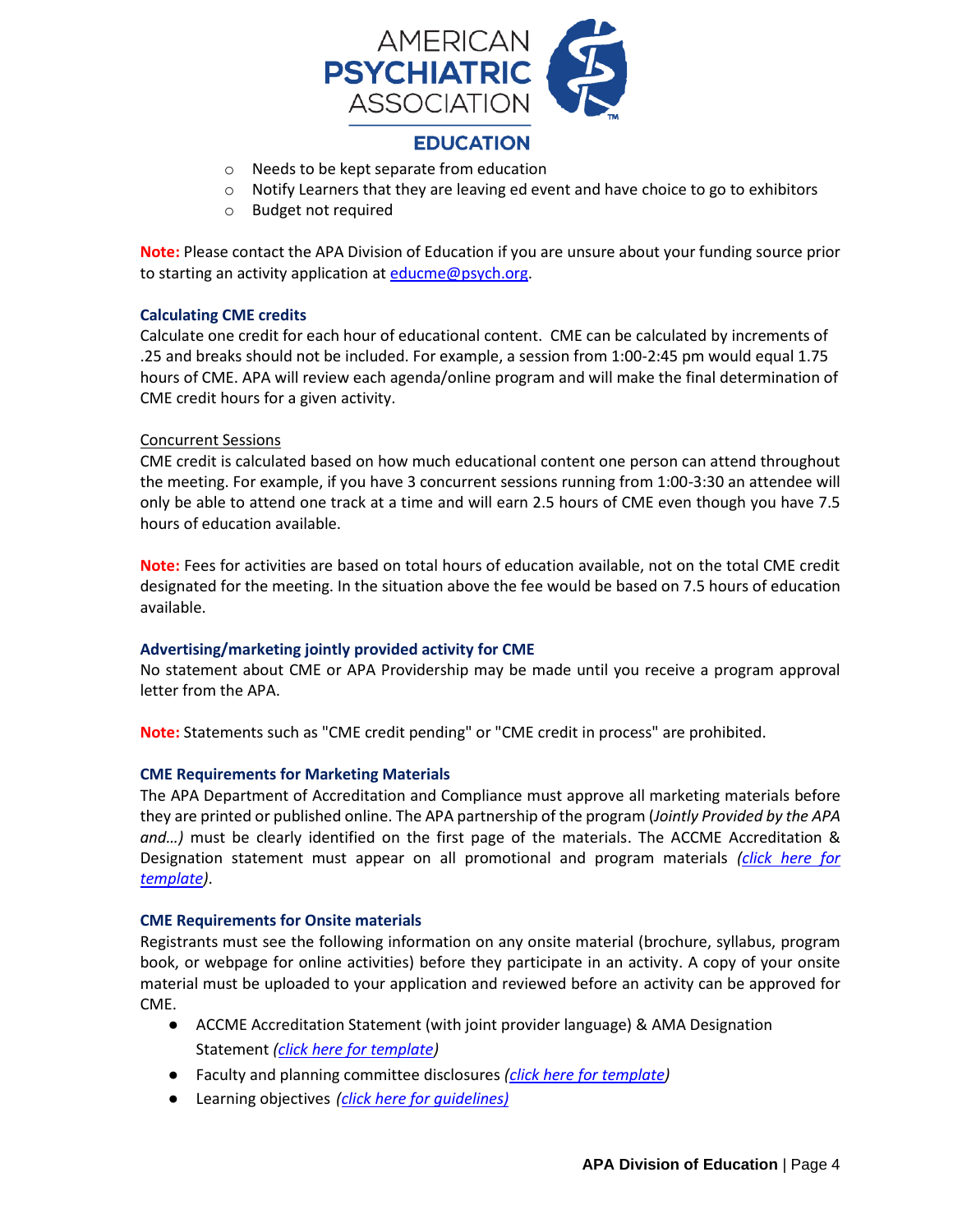

- Target audience
- Agenda, including breaks and CME credit hours available for each session
- Evaluation and credit claim information (the evaluation link should only provide after the activity takes place and is only given to those who attended and not those who registered)

#### **Claiming Credit and CME Certificate for Attendees**

To claim credit for an activity, attendees must complete an evaluation and claim hours of credit **within 60 days** of a meeting in APA's Learning Center (a link to your activity evaluation is provided with the approval email). **After this date has passed no certificates will be issued**. We encourage you to send out reminders to your attendees regarding this deadline to ensure that everyone has an opportunity to receive a CME certificate.

#### **Activity Follow-up Report**

The follow-up report template will be emailed with the approval letter and must be submitted **within 60 days** after the activity or before additional applications for joint providership are submitted (if submitted in less than 60 days). You must submit a breakdown by physician/non-physicians' status. You will also need to submit a participant list with the report.

#### **Refunds and Cancellations**

In the event your activity is cancelled or did not receive approval, the CME fee will not be refunded, nor will it be applied to a future activity. *We understand the impact that COVID-19 has impacted our Joint Providers and will make an exception for COVID related cancelations and apply a credit towards a future activity.*

*Note: The APA must comply with all ACCME standards and may suspend consideration of joint provider applications who do not comply with the above requirements.*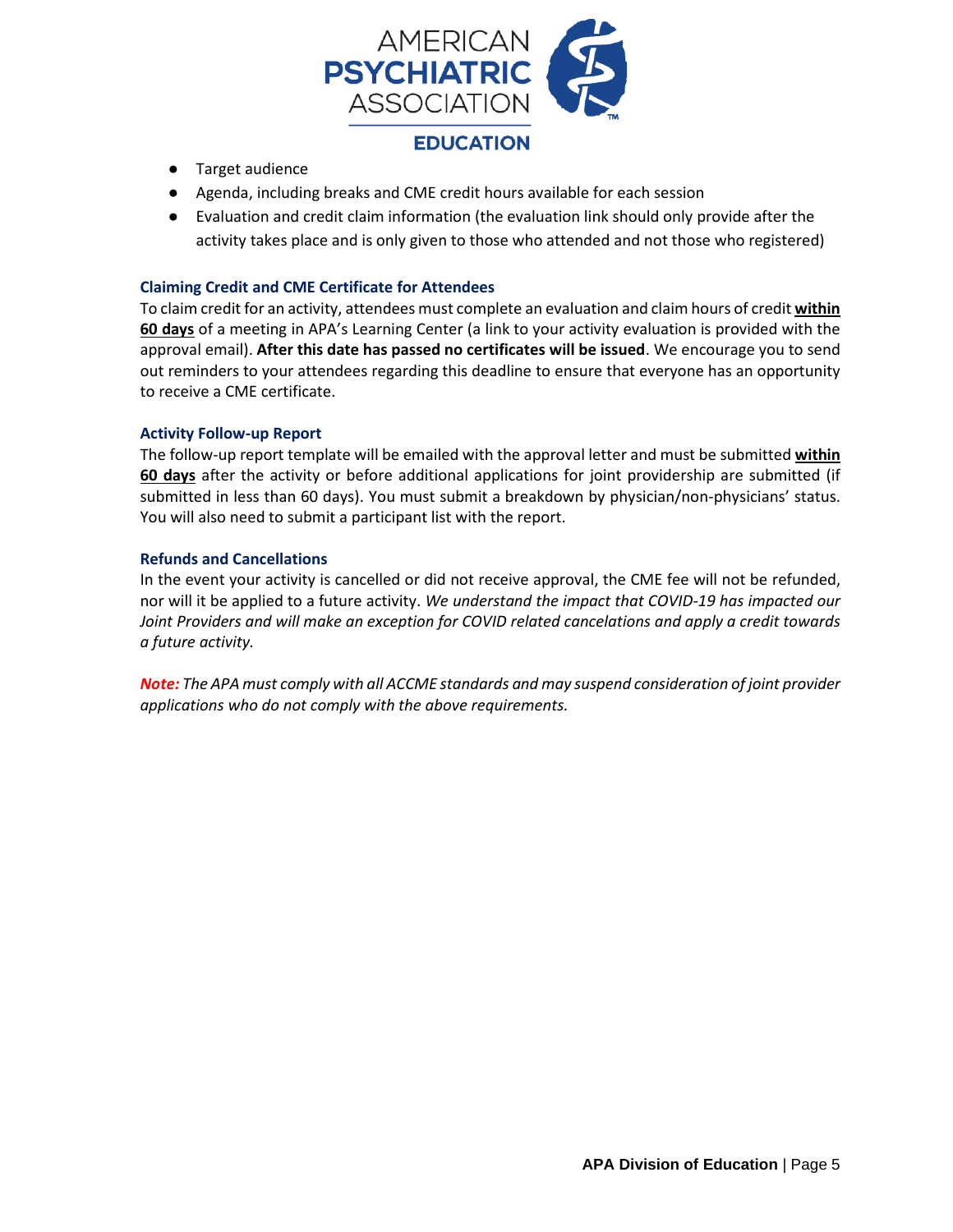

## **2022-2023 Joint Provider Fees**

The APA provides the following services and incentives for the District Branches, allied organizations and external organizations that participate in the Joint Provider Program:

- Activity application review to ensure compliance with ACCME accreditation standards and annual reporting for compliance
- Activity evaluation and certificates management in APA Learning Management System (LMS)
- On-going technical support to any learner that is completing an evaluation or claiming a certificate
- Marketing Incentive: A Joint Provider Activity Calendar will be featured on the APA Joint Provider Program Webpage and highlighted in the monthly APA Education email to members. This new incentive is help Joint Providers increase registration and earn more revenue from their CME activities by reaching more APA members.

| <b>APA Joint Provider Program</b><br><b>CME Fees - District Branches</b> |                   |                          |                                             |  |  |
|--------------------------------------------------------------------------|-------------------|--------------------------|---------------------------------------------|--|--|
| <b>Joint Provider CME Application Fee</b>                                | \$250/application |                          |                                             |  |  |
| <b>CME Credit Amount</b>                                                 | Live Activity     | <b>Enduring Activity</b> | (Hybrid) Live &<br><b>Enduring Activity</b> |  |  |
| $.25 - 1.0$                                                              | \$275             | \$275                    | \$425                                       |  |  |
| $1.25 - 3.75$                                                            | \$275             | \$550                    | \$700                                       |  |  |
| $4.0 - 5.75$                                                             | \$550             | \$825                    | \$975                                       |  |  |
| $6.0 - 7.75$                                                             | \$550             | \$1100                   | \$1250                                      |  |  |
| $8 - 11.75$                                                              | \$825             | \$1375                   | \$1525                                      |  |  |
| $12 - 15.75$                                                             | \$1100            | \$1650                   | \$1800                                      |  |  |
| $16+$                                                                    | Contact APA       |                          |                                             |  |  |